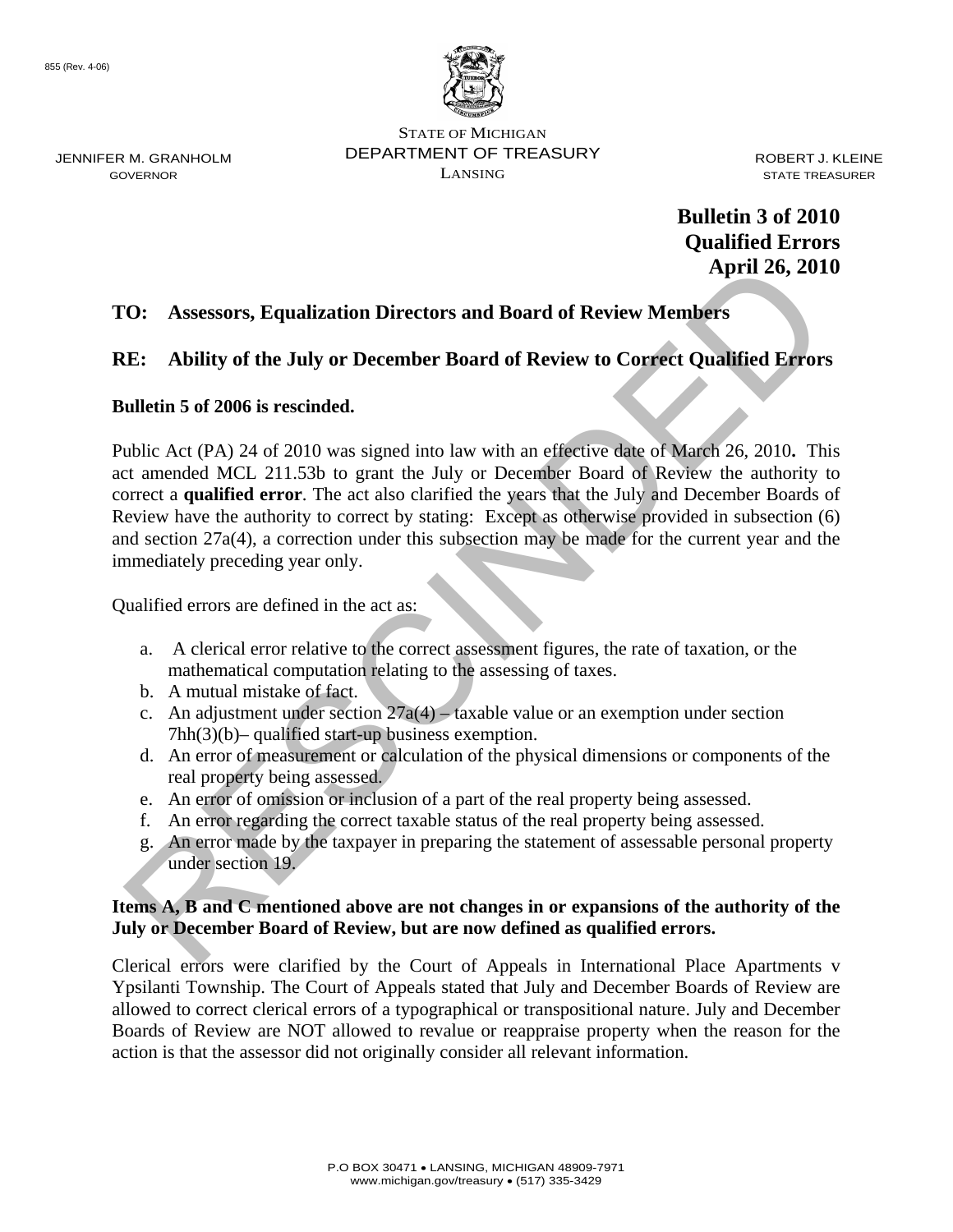Bulletin 3 of 2010 Page 2 Qualified Errors

Figures the solution of the nature of the matter of the same will be the same with the same of the translation of the translation of the translation of the multiplier of the assessor of an agency theory unless the assesso On March 31, 2010, the Michigan Supreme court clarified the meaning of the term "mutual mistake of fact" found in 211.53a which authorizes the recovery of excess payments not made under protest. The Court previously defined "mutual mistake of fact" in Ford Motor Co v City of Woodhaven, 475 Mich 425; 716 NW2d 247 (2006) as follows: "a 'mutual mistake of fact' is "an erroneous belief, which is shared and relied on by both parties, about a material fact that affects the substance of the transaction." To qualify under the statute, the "mutual mistake of fact" must be one that occurs only between the assessor and the taxpayer. The mutual mistake cannot be imputed to the assessor on an agency theory unless the assessor makes a mistake in performing his/her duties in spreading and assessing the tax.

### **Examples of Qualified Errors:**

- **An error of measurement or calculation of the physical dimensions or components of the real property being assessed:**
- 1. A building is listed on the record card sketch as 60' x 100', priced as 6,000 square feet, and valued accordingly on the roll. A field inspection reveals that the building dimensions are actually 60' x 90', and that 5,400 should have been priced.
- 2. A building is properly listed on the record card sketch as 60' x 100', erroneously priced as 5,600 square feet, and valued accordingly on the roll. A desk review reveals the error.
- Note: 'Errors of measurement or calculation' may include 'building height' errors or 'floor area perimeter multiplier' errors.
- **An error of omission or inclusion of a part of the real property being assessed:**
- 1. 'Error of omission' A 1200 square foot house had a 500 square foot addition. The addition was taken as assessed/equalization new, but was not taken as a capped value addition, and so, was not included in the taxable value.
- 2. 'Error of inclusion' A pole barn was erected on parcel 'A', but is erroneously assessed to parcel 'B'. The 'error of inclusion' pertains to parcel 'B'. An 'error of omission' pertains to parcel 'A'.
- **Note**: This change in jurisdiction is limited to situations where **'part'** of the **'real property'**  is at issue. Issues involving the **'entire real parcel'** or involving '**personal property'**  are not included under this subsection.
- **Note:** Omitted property may be added under this section for the current year and the immediately preceding year only may still be added under MCL 211.154 for the current year and two prior.